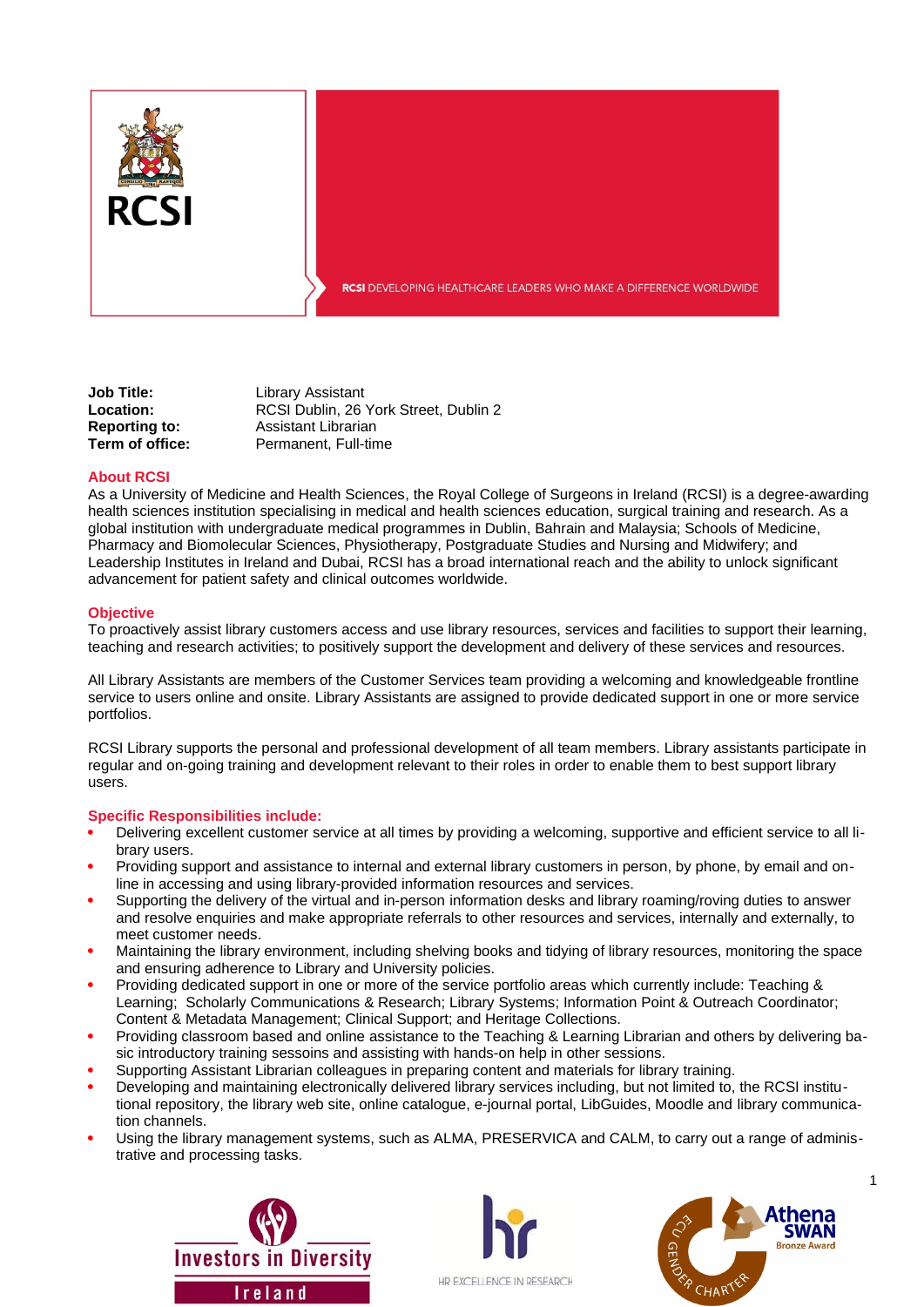

- Carrying out administrative duties, including but not limited to collecting and producing regular statistics, and documenting procedures and assisting with the collation of data for usage reporting and monitoring.
- Contributing to the planning, development, marketing and promotion of library services.
- Contributing to the promotion of library services at key University events.
- Proactively liaising with University support services to ensure timely reporting and resolution of issues arising requiring University support service action.
- Participating in internal library project teams/activities as necessary.
- Attending team meetings and liaising effectively with colleagues.
- Undertaking appropriate staff development programmes and keeping up to date with new resources, information and new service offerings.
- Complying with statutory legislation and Department rules and requirements in furtherance of your own and general staff welfare and safety.
- Representing the best interests of RCSI and the library at all times.
- A flexible approach to the duties of the post is required and undertaking other duties as may be required.

# **Person Specification:**

The successful candidate will ideally possess and demonstrate:

- A relevant third level qualification and/or relevant experience as a Library Assistant in a similar environment.
- Excellent customer service ethos and demonstrated customer care skills.
- Evidence of a flexible approach to work and a willingness to accept and adapt to change.
- Excellent interpersonal skills and the ability to communicate in an effective manner.
- Ability to multitask, to work calmly under pressure and perform work with accuracy and attention to detail.
- Strong IT skills and software application skills including Microsoft Office; Library Management System, preferably ALMA; social media tools; software to support virtual learning environments; software for the production of e-tutorial and online resources. A working knowledge of search platforms, including searching and interrogating online information environments is highly desirable.
- Demonstrated strong commitment to continuing professional development.
- Capacity to deliver results.
- The ability to work on one's own initiative as well as in a team environment.

## **The Process:**

Shortlisted candidates will be invited for a formal interview via MS Teams.

## **Particulars of Post**

This post is a permanent appointment at the Library Assistant grade (starting salary depends on experience). The appointee reports to an Assistant Librarian.

## **Informal Enquiries**

Informal enquiries are invited in the first instance through to Fiona Houlihan at [fionahoulihan@rcsi.ie.](mailto:fionahoulihan@rcsi.ie) Specific enquiries about the nature of the post can be addressed directly to Kathryn Smith, Associate Librarian, Library Services Delivery ([kathrynsmith@rcsi.ie](mailto:kathrynsmith@rcsi.ie)).

*Please Note:* 2